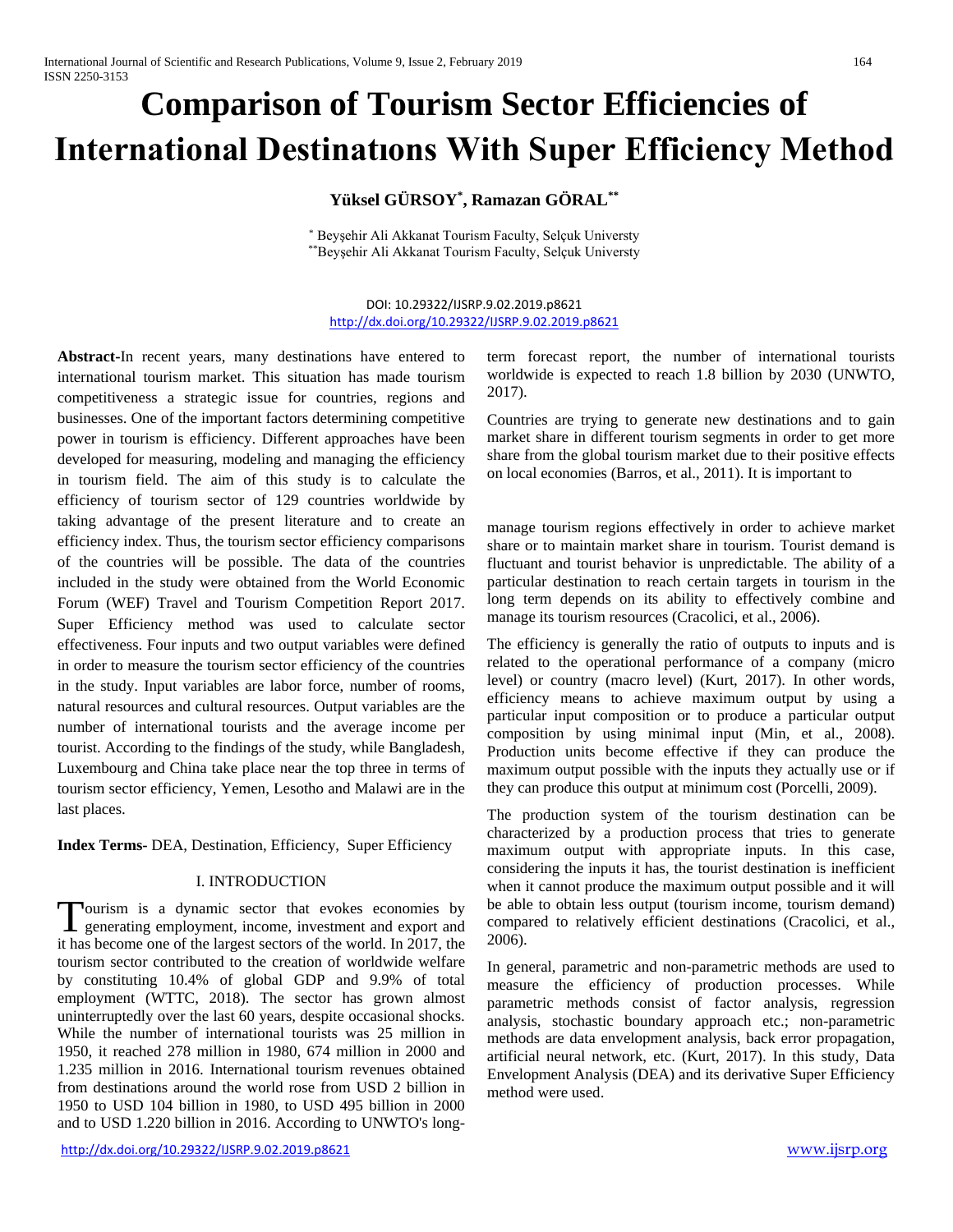The purpose of this study is to measure the tourism sector efficiency of 129 international tourism destinations relatively and to to make an efficiency ranking. Relative efficiency of the countries included in the study was calculated by DEA-Superefficiency method from non-parametric methods. The input and output variables used in the analysis and the data related to these variables were selected in accordance with the literature of efficiency measurement in tourism sector. (Data on input and output variables were obtained from the World Economic Forum (WEF) Travel and Tourism Competitiveness Report 2017 (Hadad, et al.)., 2012)).

Production units, efficiency of which is measured, are called "decision-making units (DMU)"and the DMUs convert the resources defined as inputs into outputs through a production process. As a result of the comparison of the output amount produced by each DMU with the output levels produced by other DMUs, or comparing the amount of input used by each DMU to produce output with the amount of input used by other DMUs, efficiency scores of each DMU emerge (Erdoğan, 2011).

## II. MEASURING EFFICIENCY IN TOURISM **SECTOR**

Efficiency is an important criterion showing the sector's performance (Fare, et al., 2007). Since the efficiency is a relative measurement that refers to the production function, it is commonly used as a comparison criterion (Hadad, et al., 2012). Through efficiency measurements, the usage efficiency of production inputs which are used in an economy is assessed to achieve a certain level of production. Eficiency improvement is the result of interfering with business processes to reduce the inputs needed to achieve the same output or to produce more output from a specific set of inputs (Joppe & Li, 2016).

As in other sectors, the efficiency in tourism means trying to explain the effectiveness of resources by associating the input amount with the outputs (Balake, et al., 2006). One of the best parameters for comparing the performance of tourism destinations is efficiency level (Assaf & Dwyer, 2013). The efficiency of the destination can be defined as the technical skill for using the inputs required to offer the services to meet the expectations of the tourists (Fuchs, 2004)

In studies conducted to evaluate efficiency in the field of tourism, a tourism establishment or destination is considered as a production process where certain resources turn into outputs or performance. Non-parametric methods can be used to measure the efficiency of this transformation process. In nonparametric methods, efficiency can be measured by establishing a functional mathematical relationship between input and output in the studies where relative efficiency of service production units, in which the use of parametric approaches is more restrictive, is evaluated (Barrio, et al., 2009). Data Envelopment Analysis (DEA) and its derivatives from nonparametric methods, are commonly used in efficiency analysis, because they bring less restrictive conditions and can easily be adapted to multiple production scenarios. Through this method, efficiency values can be calculated and compared by using multiple linear programming models based on the data obtained from production units to be evaluated (Yen & Othman, 2011).

<http://dx.doi.org/10.29322/IJSRP.9.02.2019.p8621> [www.ijsrp.org](http://ijsrp.org/)

Various studies have been carried out in order to evaluate efficiency in the field of tourism by using DEA and its derivatives. These are usually micro-level studies aimed at assessing the efficiency of hotels, travel agencies and local tourism destinations. One of the first studies applying DEA in the tourism sector at the micro level is the study of Banker and Morey (1986). The authors compared the technical and efficiency of 60 restaurants in the fast food chain using six inputs and three output variables (Banker & Morey, 1986).

Morey and Dittman (1995) evaluated the performance of the general managers of 54 branches of a chain hotel located in the United States in 1993 with DEA in their study conducted using seven inputs and four outputs (Morey & Dittman, 1995). Johns et al. (1997) compared the efficiency of 15 hotels using four inputs and three output variables. They used the DEA method in the study (Johns, Howcroft, & Drake, 1997).

Hwang and Chang (2003) carried out a study evaluating management performance and efficiency change of 45 hotels between 1994-1998 by using the DEA and Malmpuist TFP. In the study, it has been concluded that the efficiency of the enterprises differs by years due to the differences in customer resources and management styles (Hwang & Chang, 2003). Yen and Othman (2011) compared the relative efficiency of hotel enterprises in Malaysia. DEA method was used in the study (Yen & Othman, 2011)

Limited number of macro-level studies have been conducted in the field of tourism. Some of these studies consist of countrywide efficiency evaluations. One of these studies is the two-stage DEA study conducted by Pestana et al. (2011) to evaluate the performance of the tourism destinations in France. In this study, destinations are accepted as a production enterprise with inputs and outputs. The goal of the destinations in this context is to achieve maximum performance by using inputs effectively (Pestana, et al., 2011).

A macro-level efficiency ranking study on international destinations was conducted by Hadad et al. (2014). In this study, they evaluated the tourism sector efficiency of 105 countries by using data envelopment analysis and super efficiency method. In the study, two output variables were defined for the tourism industry. These variables are Number of Tourists and Revenue per Tourist. The output variables are Labor Force, Number of Hotel Rooms, Cultural and Natural Resources (Hadad, et al., 2012).

Kurt (2017) compared the tourism efficiency of 29 European countries using DEA method (Kurt, 2017). Rasoulzadeh et al. (2017) compared the tourism sector efficiency of Middle East countries (Iran, Turkey, Israel, UAE and Saudi Arabia) and East Asian countries (Indonesia, India, Malaysia, Singapore, Thailand and China) in their study. They used the DEA method in the calculation of efficiency (Rasoulzadeh, et al., 2017).

In this study, the tourism sector efficiency ranking of 129 countries was made by the data obtained from the World Economic Forum (WEF) Travel and Tourism Competitiveness Report 2017. DEA-Super Efficiency method was used in the calculation of sector efficiency. In the study, four input, two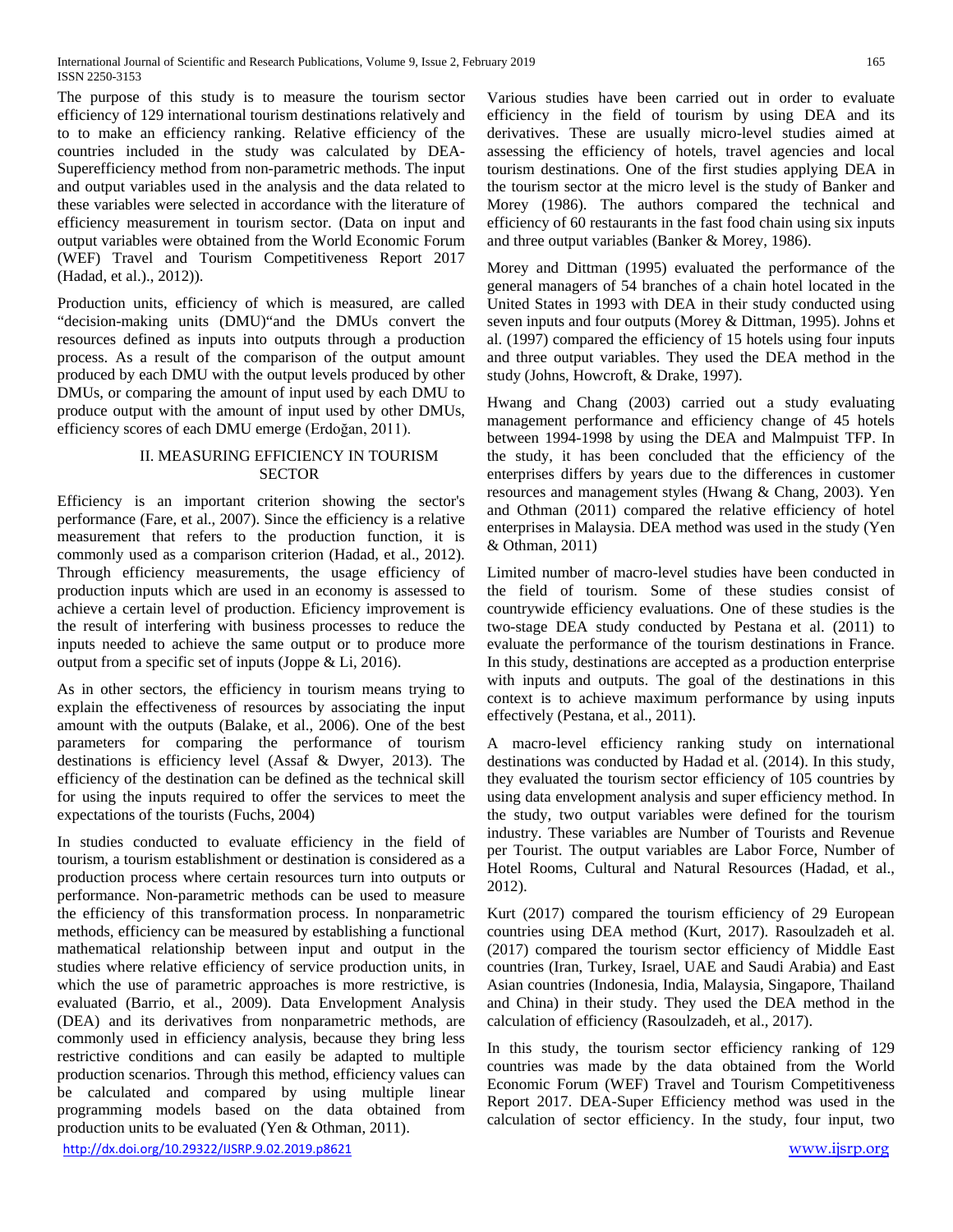output variables were defined in accordance with the literature in order to measure the tourism sector efficiency of countries, Input variables consist of labor force, number of rooms, natural resources and cultural resources. Output variables consist of the number of international tourists and the average revenue per tourist.

#### III. DATA ENVELOPMENT ANALYSIS AND SUPER EFFICIENCY METHOD

Farrell's study in 1957 underlies the data envelopment analysis. Charnes, Cooper and Rhodes developed Farrell's definition of relative technical efficiency and established a data envelopment analysis method that allows analysis in multiple input and multiple output environments (Savaş, 2014). In this method, which has been introduced to the literature as CCR model, there is a constant return according to the scale. Later on, Banker, Charnes and Cooper discussed the variable return status according to the scale and called it the BBC method. With DEA, calculations of input and output can be done The DEA calculation for input determines the most appropriate input composition to be used in order to produce a certain output composition in the most effective way, while the DEA calculation for output investigates how much output can be achieved at most with a certain input composition (Carefree & Girginer, 2011 ).

The DEA Efficiency (CCR model) consists of technical and scale efficiency and the relative effectiveness of a decision making unit (DMU- a country in the study) is defined as the ratio of the total weighted output to the total weighted input (Hadad, Hadad, Malul, & Rosenboim, 2012). The input-oriented CCR DEA model was used in the study. In this model, the relative efficiency of the N number of DMU, each with m inputs and s outputs is obtained according to the following calculation steps;

Max  $\sum_{k=1}^{S} v_k y_{kp}$ s.t. $\sum_{j=1}^{m} u_j x_{j p} = 1$  $\sum_{k=1}^{s} v_k y_{ki} - \sum_{j=1}^{m} u_j x_{j,i} \leq 0 \,\forall i$  $v_k u_i \geq 0 \forall k, j$ 

Here  $k = 1 ... s$ ,  $j = 1 ... m$ ,  $i = 1 ... n$ 

 $y_{ki}$  amount of k output produced by DMU,

 $x_{ji}$  amount of j input used by DMU,

 $v_{k}$  weight given to k output,

 $u_{i}$  weight given to j input.

The above formula is run for **n** times to obtain comparative efficiency scores of all DMUs (Tandon, vd. 2014).

<http://dx.doi.org/10.29322/IJSRP.9.02.2019.p8621> [www.ijsrp.org](http://ijsrp.org/) The DEA method is a good tool in comparing relative tourism efficiency between different decision-making units (DMU). According to Cook and Seiford (2009), DEA does not make an efficiency ranking between effective DMUs, as it uses linear programming to measure the relative efficiency of DMUs. (Chaabouni, 2017). In other words, the ones who are effective in

the decision-making units take the value of 1 (or 100) and hence it does not indicate which one is more efficient or the efficiency ranking among them (Atan & Arslantürk, 2015). Therefore, Andersen and Petersen (1993) developed the DEA Super Efficiency model in order to eliminate this deficiency of the CCR-DEA model, in other words, to be able to make an efficinecy ranking between effective DMUs. The equality for the Super Efficiency model is shown below:

Equality consists of a n number DMU set with an input vector and output vector of each DMU.

$$
\begin{array}{ll}\text{min}\theta s.\ t.\ \displaystyle\sum_{j=1}^n X_j\lambda_j\leq \theta X_k\ \displaystyle\sum_{j=1}^n Y_j\lambda_j\geq Y_k\lambda_j\geq 0, j=1,...,\ n\\ \text{with}\qquad \qquad j\neq k\end{array}
$$

In the equality;  $\theta$  shows the efficiency value of k decision making unit. m shows the number of input and q shows the number of output variables.  $λ$  i represents the variable needed to link input and output vectors with a convergent combination (Chaabouni, 2017).

This model is based on the input-oriented CCR model. In Super Efficiency method, in order for the DMU to be efficient, it is required to have a value of 1 (100) or more than 1. If the value is less than 1 (100), DMU cannot be considered as efficient (Doğan, 2015).

In this model, the decision-making unit is compared to the linear combinations of all other units. Each efficient DMU examined is removed from the reference set. The one with the highest score among the examined DMUs is on the first rank, and the one with the lowest score is on the last rank. Thus, the efficiency ranking of the DMUs is revealed (Atan & Arslantürk, 2015).

# *C.Methodology*

In this study, DEA Super Efficiency analysis method was used. The analysis is conducted in three basic steps. In the first step; the DMUs to be examined were determined. In the second step, the appropriate input and output variables were determined in accordance with the literature in order to evaluate the efficiency of the selected DMUs and the data for these variables was collected from reliable and comprehensive data sets. In the last step, the efficiency results of the DMUs were calculated and they were ranked by using the DEA Super Efficiency analysis method. EMS software was used for calculations. Details of the methodology are given below.

# *A. Selection of DMUs, Definition of Variables and Data Set*

In the study, tourism sector efficiency of 129 DMUs (international destination-country) were compared. The number of DMUs is in line with the rule that the minimum number of DMU is three times more than the total number of inputs and outputs (Raab & Lichty, 2011; Yen & Othman, 2011). The destinations where the data related to input and output variables is fully included are given place in the study.

As agreed in the general production function measurements, the two main production inputs are labor and capital. In the study, labor refers to *the number of employees in the tourism sector and*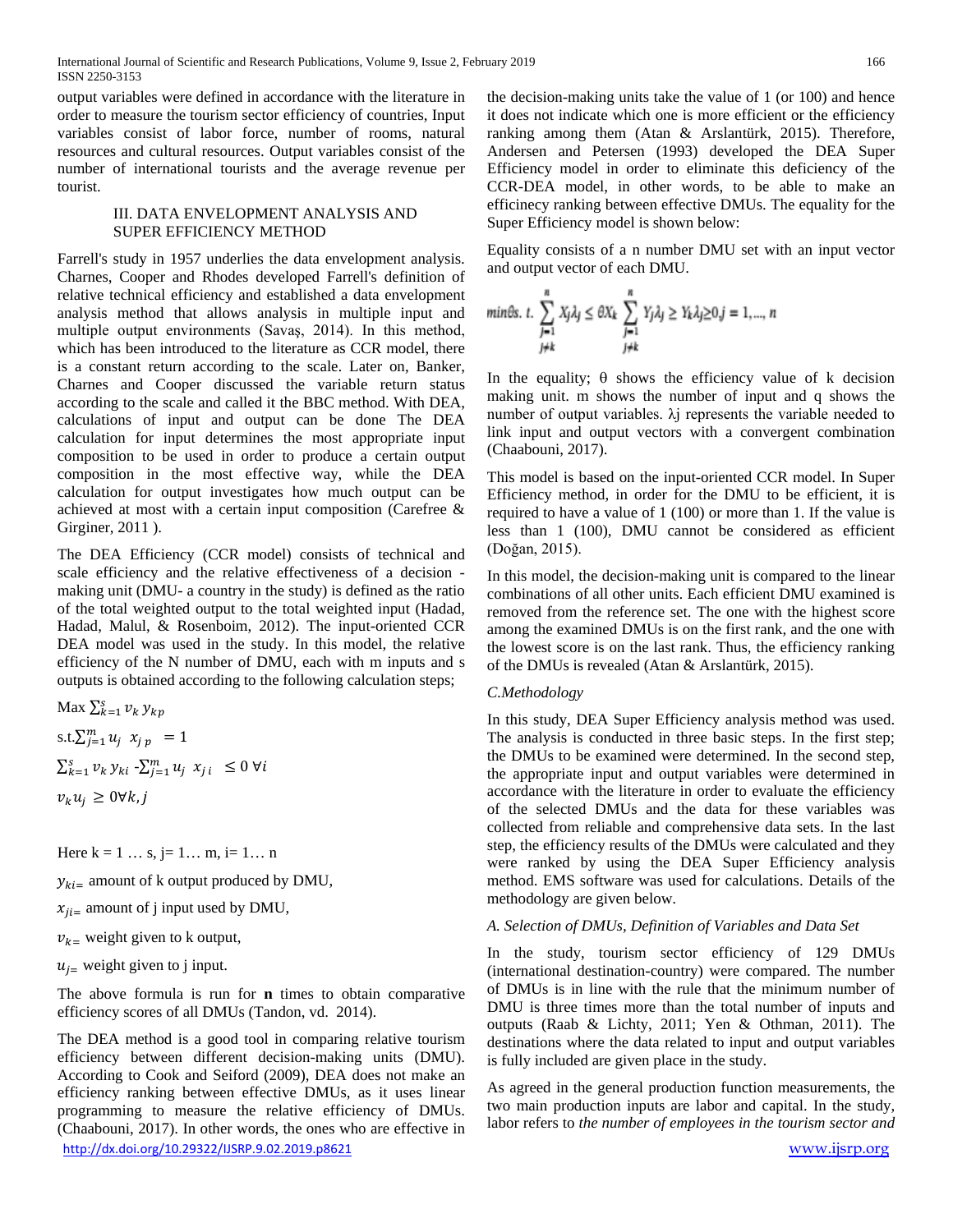*capital refers to the tourism sector infrastructure, natural resources and cultural resources* (Hadad et al., 2012). In this context, four input variables were used in the study. In the study, two output variables representing tourism sector were defined. These variables are the number of tourists and the average income per tourist. An efficient tourism sector brings more tourists to the country and generates more revenue per tourist (Hadad, et al., 2012). The number of tourists refers to the number of international tourists visiting the country in one year. The average revenue per tourist is the average earnings per tourist in dollar currency. The average revenue per tourist is a measure of the success in tourism sector. The more efficient tourism sector is expected to generate higher revenue per tourist.

The Travel and Tourism Competitiveness Index Report (WEF, 2017), which is published by the World Economic Forum, has been used, as a comprehensive and reliable database has been required for input and output variables.

#### *B.Findings*

The tourism sector efficiency of 129 countries was measured by applying the input-oriented CCR Super Efficiency model. Table 1 shows the scores of the countries according to the efficiency measurement results.

Table 1. Ranking of Destinations with an Efficient or Inefficient Tourism Sector

|              |                |                       | <b>TS</b>    |            | <b>TS</b>      |           | <b>TS</b>      |
|--------------|----------------|-----------------------|--------------|------------|----------------|-----------|----------------|
| Countries    | <b>TSE</b>     | Countries             | E            | Countries  | E              | Countries | E              |
|              | 672,           |                       | 72,3         |            | 47,5           |           | 32,2           |
| Bangladesh   | 73             | Malaysia              | 5            | Holland    | 6              | Lao       | $\overline{7}$ |
|              | 350.           | The<br>United<br>Arab | 71,5         |            | 47,2           |           | 32,0           |
| Luxemburg    | 31             | Emirates              | 4            | Azerbaijan | 4              | Rwanda    | $\overline{4}$ |
|              | 326.           |                       | 70,4         |            | 44.6           |           | 30,5           |
| China        | 14             | Hungary               | 9            | Botswana   | 8              | Gambia    | 6              |
|              | 316.           |                       | 70.4         |            | 44.6           |           | 30,2           |
| Moldova      | 61             | Nepal                 | 6            | Panama     | 5              | Pakistan  | 8              |
|              | 299.           |                       | 69,4         |            | 44,4           |           | 29,9           |
| India        | 83             | Burundi               | $\mathbf{0}$ | Namibia    | 5              | Paraguay  | 3              |
|              | 183.           |                       | 66.1         |            | 43.6           | E1        | 27,8           |
| Lebanon      | 73             | Italy                 | 5            | Bahrain    | 8              | Salvador  | 3              |
|              | 166,           |                       | 66.0         |            | 43,6           |           | 27,7           |
| Ireland      | 76             | Jordan                | 6            | Australia  | 7              | Colombia  | 9              |
|              | 139.           |                       | 65,0         |            | 43,6           | Cape      | 27,3           |
| <b>USA</b>   | 20             | Albania               | $\Omega$     | Serbia     | 5              | Verde     | $\overline{7}$ |
| Kyrgyz       | 125.           |                       | 64.4         |            | 42,7           |           | 26,6           |
| Republic     | 43             | Switzerland           | 1            | Morocco    | 1              | Zambia    | $\overline{3}$ |
|              | 123.           |                       | 63.9         |            | 42,5           |           | 24,9           |
| France       | 44             | Sweden                | 9            | Malta      | 6              | Cameron   | 9              |
|              | 117,           |                       | 63,2         |            | 42,5           |           | 23,7           |
| Sierra Leone | 24             | Bulgaria              | 3            | Ethiopia   | 0              | Mongolia  | $\overline{c}$ |
|              | 115.           |                       | 63,0         |            | 42,2           |           | 23,5           |
| Russia       | 83             | Chad                  | 7            | Oman       | $\mathbf{0}$   | Honduras  | 5              |
|              | 114.           |                       | 61,3         |            | 41,7           |           | 23,3           |
| Austria      | 28             | Iran                  | 9            | Mauritius  | 8              | Chile     | 7              |
|              | 113,           |                       | 60,8         |            | 41,7           |           | 22,6           |
| Denmark      | 06             | Czech Republic        | 9            | Latvia     | $\overline{c}$ | Uganda    | 5              |
|              | 105,           |                       | 60,6         |            | 40.9           |           | 21,9           |
| Kuwait       | 71             | Qatar                 | 1            | Finland    | 8              | Gabon     | $\overline{7}$ |
|              | 105.           |                       | 60,5         |            | 40,7           |           | 21,4           |
| Hong Kong    | 16             | Estonia               | 3            | Canada     | 7              | Senegal   | $\tau$         |
|              | 99,2           |                       | 59,8         |            | 40,0           |           | 21,2           |
| Spain        | $\overline{7}$ | Sri Lanka             | 5            | Kenya      | 8              | Romania   | $\sqrt{ }$     |

|              | 96,5           |                                | 59,5           |               | 40.0           |           | 21,0           |
|--------------|----------------|--------------------------------|----------------|---------------|----------------|-----------|----------------|
| Tanzania     | 4              | Slovenia                       | $\overline{7}$ | Jamaika       | $\Omega$       | Nicaragua | 9              |
|              | 94.9           |                                | 58,8           |               | 39.9           |           | 20.4           |
| Turkey       | 4              | İsrael                         | $\overline{c}$ | Kazakhstan    | 6              | Bolivia   | 6              |
|              | 94.0           |                                | 58.4           |               | 39.5           |           | 19.4           |
| Korea        | $\overline{c}$ | <b>Barbados</b>                | $\overline{4}$ | Norway        | 1              | Argentina | $\overline{c}$ |
|              | 92,3           |                                | 58,2           |               | 38,9           | Côte      | 19,0           |
| Madagascar   | 9              | Lithuania                      | $\overline{7}$ | Costa Rica    | 8              | d'Ivoire  | $\overline{c}$ |
|              | 91,7           |                                | 57,6           |               | 38,8           |           | 18,7           |
| Slovakia     | $\overline{4}$ | Mexico                         | $\mathbf{1}$   | Portugal      | 5              | Peru      | $\overline{7}$ |
| The          | 91,2           |                                | 55,4           |               | 38,8           | Mozambi   | 18,0           |
| Philippines  | $\overline{c}$ | Taiwan                         | 9              | Japan         | 2              | que       | 0              |
|              | 84,0           |                                | 54,6           |               | 38,1           |           | 17,7           |
| Singapore    | $\overline{7}$ | Cyprus                         | 5              | Armenia       | $\overline{7}$ | Algeria   | $\overline{c}$ |
|              | 83,4           |                                | 51,8           |               | 37,4           |           | 15,3           |
| Mali         | $\overline{c}$ | Germany                        | $\overline{c}$ | Ghana         | 5              | Nigeria   | $\overline{c}$ |
|              | 81,6           |                                | 51,6           |               | 36,3           | Venezuel  | 15,2           |
| Croatia      | 2              | Uruguay                        | 8              | Macedonia     | 9              | a         | 9              |
|              | 79,7           |                                | 51.5           | Trinidad      | 36,1           |           | 11,3           |
| Belgium      | 8              | Indonesia                      | 6              | Tobago        | 1              | Yemeni    | 3              |
|              | 79.7           |                                | 51.2           |               | 35,6           |           | 11,2           |
| Poland       | 4              | Dominican R.                   | 9              | <b>Brazil</b> | 3              | Lesotho   | $\mathbf{0}$   |
|              | 78,8           |                                | 50.8           |               | 35.1           |           |                |
| Zimbabwe     | 5              | Iceland                        | 9              | Vietnam       | $\overline{c}$ | Malawi    | 6,46           |
|              | 77,0           |                                | 50,7           |               | 34,7           |           |                |
| South Afrika | 9              | Montenegro                     | 5              | Georgia       | $\overline{7}$ |           |                |
|              | 76,5           |                                | 50,1           |               | 34,0           |           |                |
| Thailand     | 8              | Egypt                          | $\overline{4}$ | Tunisia       | $\overline{0}$ |           |                |
|              | 74,9           |                                | 49.9           |               | 33,7           |           |                |
| Greece       | 6              | New Zealand                    | 6              | Guatemala     | $\mathbf{0}$   |           |                |
|              | 73,9           |                                | 49.2           |               | 32,5           |           |                |
| Saudi Arabia | $\tau$         | England                        | 1              | Cambodia      | 0              |           |                |
|              |                | TCF- Tourism Soctor Ffficionar |                |               |                |           |                |

**TSE= Tourism Sector Efficiency**

In Table 2, the fact that the efficiency score for countries is equal to or above 100 shows that country has full technical efficiency or that the country is above the best production limit, while the efficiency score below 100 indicates the inefficiency level of the country. In other words, the inefficiency level is  $= 100$ -TE' (Candemir & Deliktaş, 2006). The fact that the efficiency (technical) score is below 100 indicates that the maximum output is not produced with the data inputs under the current technology, or that the current output can be produced with less input.

Table 2 shows the ranking of the countries with an efficiency score of 100 and above. While the CCR efficiency value of these 16 countries is 100 (effective), it is important to know how these are ranked among themselves. In this context, Bangladesh is the country that uses the tourism sector most effectively. Bangladesh is followed by Luxemburg, China, Moldova, India, Lebanon, Ireland, USA, Kyrgyzstan, France, Sierra Leone, Russia, Austria, Denmark, Kuwait and Hong Kong respectively.

Table 2. Tourism Sector Efficiency Ranking of Destinations

| Item |            |            |
|------|------------|------------|
| No   | Countries  | <b>TSE</b> |
|      | Bangladesh | 672,73%    |
|      | Luxemburg  | 350,31%    |
|      | China      | 326,14%    |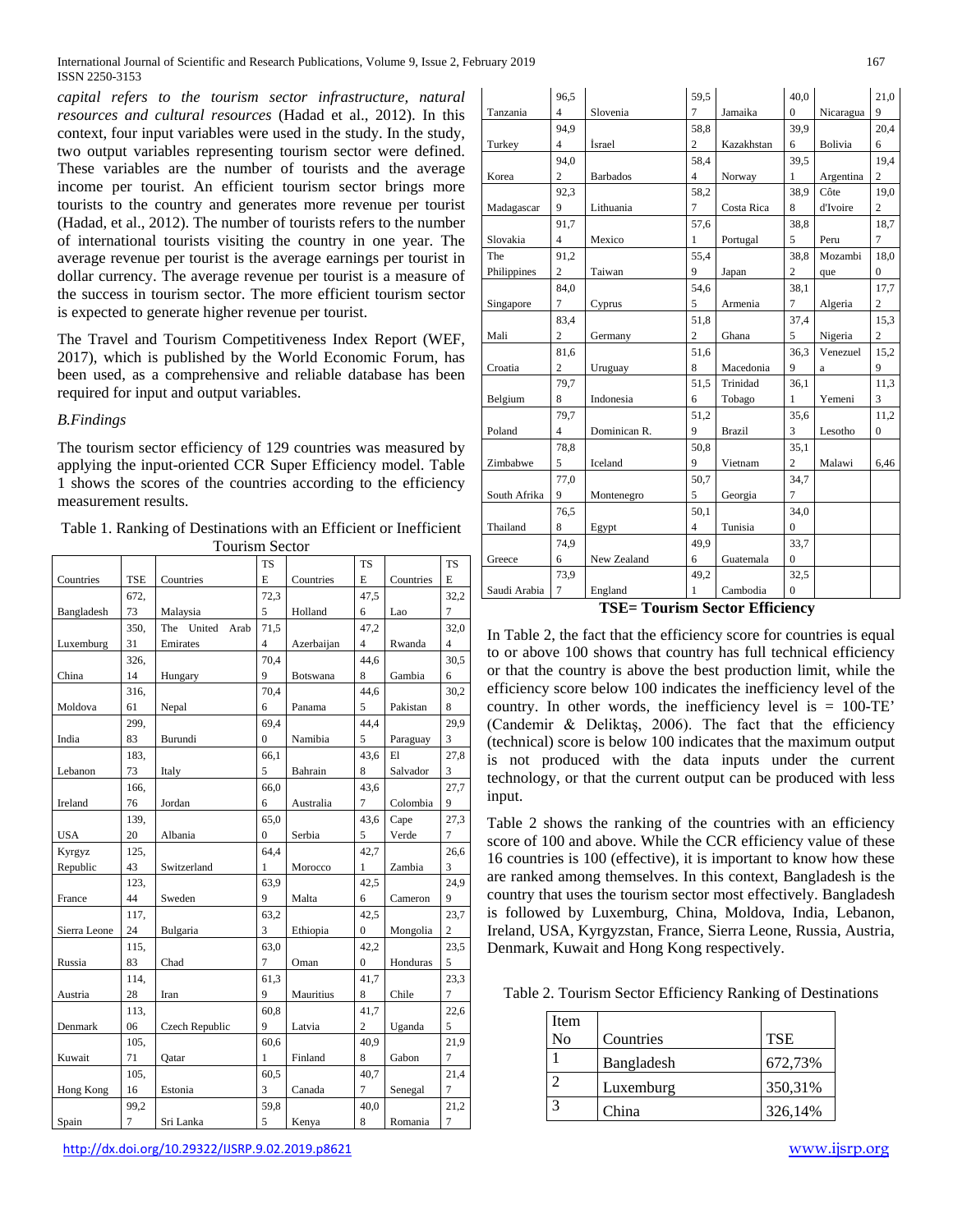International Journal of Scientific and Research Publications, Volume 9, Issue 2, February 2019 168 ISSN 2250-3153

| 4              | Moldova      | 316,61% |
|----------------|--------------|---------|
| 5              | India        | 299,83% |
| 6              | Lebanon      | 183,73% |
| $\overline{7}$ | Ireland      | 166,76% |
| 8              | <b>USA</b>   | 139,20% |
| 9              | Kirghizstan  | 125,43% |
| 10             | France       | 123,44% |
| 11             | Sierra Leone | 117,24% |
| 12             | Russia       | 115,83% |
| 13             | Austria      | 114,28% |
| 14             | Denmark      | 113,06% |
| 15             | Kuwait       | 105,71% |
| 16             | Hong Kong    | 105,16% |

#### IV. CONCLUSION

In recent years, a large number of studies have been conducted to measure efficiency and performance in the tourism sector. Given the effects of tourism on national economies and increasing global competition, this interest is not surprising. While most of these studies on tourism sector focus on micro-level hotels, restaurants or country-wide destinations, in this study countries are compared in terms of their activities in the tourism sector. For this purpose, the tourism sector efficiency of 129 countries was measured by the data envelopment analysis based Super efficiency model.

The efficiency score is used for ranking DMUs alone in the comparison of overall efficiency. In this context, it is seen that 16 countries with an efficiency score of 100 and above are efficient destinations for the tourism sector. Other destinations are relatively inefficient. Efficiency scores obtained in the study are a comparative measuring of how well the DMUs can utilize inputs to obtain outputs by taking into account the maximum potential. In this context, inefficient destinations cannot manage their tourism resources well.

First of all, the benefits the countries that fall behind in the efficiency ranking will obtain if they invest their scarce resources in tourism and the benefits to be gained when they invest these resources in other sectors should be compared, in other words, the opportunity cost should be calculated. The inefficiency, which is particularly important for the backward and developing countries, causes the scarce resources to be invested in a relatively less efficient tourism area, rather than areas that can be more efficient, and, in a sense, it causes these resources to be wasted.

As a result, the countries that are relatively below the efficiency limit need to improve their skills to select the optimum resource of tourism administrations, to decide the optimum capacity size, and to generate demand to use the existing capacity effectively.

#### **REFERENCES**

Assaf, A. G. & Dwyer, L., 2013. Benchmarking İnternational Tourism Destinations. *Tourism Economics,* pp. 19 (6), 1233-1247.

Banker, R. D. & Morey, R. C., 1986. Efficiency Analysis for Exogenously Fixed Inputs and Outputs. *Operations Research,* pp. Vol.34 (4), 513-521.

Barros, C. P. et al., 2011. Performance of French Destinations: Tourism Attraction Perspectives. *Tourism Management 32,* pp. 141-146.

Candemir, M. & Deliktaş, E., 2006. *Tigem İşletmelerinde Teknik etkinlik, Ölçek Etkinliği, Teknik İlerleme, Etkinlikteki Değişme ve Verimlilik Analizi: 1999-2003,*  Ankara: TİGEM.

Cracolici, M. F., Hijkamp, P. & Rietveld, P., 2006. Assesment of Tourist Competitiveness by Analysing Destination Efficiency.. *Tinbergen Institute Discussion Paper.*

Doğan, N. Ö., 2015. VZA Süper Etkinlik Modelleri ile Etkinlik Ölçümü: Kapadokya'da Faaliyet Gösteren Balon İşletmeleri Üzerine Bir Uygulama. *Atatürk Üniversitesi İİB Dergisi,* pp. Cilt:29, Sayı:1, 187-203.

Erdoğan, Ö., 2011. *Banka Etkinliklerinin Risk Odaklı Yaklaşımla Modellenmesi ve Türk Bankacılık Sektörü Uygulaması,* İstanbul: Kadir Has Üniversitesi SBE. .

Fuchs, M., 2004. Strategy Development in Tourism destinations: A DEA Approach. *Poznan University Economics Review,* pp. Vol:4(1), 52-73.

Hadad, S., Hadad, Y., Malul, M. & Rosenboim, M., 2012. The Economic Efficiency of The Tourism Industry: A Global Comparison. *Tourism Economics, 18(5),* pp. 931-940.

Hwang, S. N. & Chang, T. Y., 2003. Using data Envelopment Analysis to Measure Hotel managerial Efficiency Change in Taiwan. *Tourism Management Vol.24,* pp. 357-369.

Johns, N., Howcroft, B. & Drake, L., 1997. The Use of Data Envelopment Analysis to Monitor Hotel Productuvity. *Progress in Tourism and Hospitality Research,* pp. Vol. 3(2), 119-127.

Joppe, M. & Li, x. P., 2016. Productivity Measurement in Tourism: The Need for Better Tools. *Journal of Travel Research,* pp. Vol: 55(2), 139-149.

Kaygısız, Z. & Girginer, N., 2011. Maliyet Etkinlik Analizi: Türkiye'deki Büyükşehir Belediyelerinde Uygulama. *Eskişehir Osmangazi Üniversitesi İİBF dergisi,* pp. 6(2), 309-342.

Kurt, H. S., 2017. Measuring Tourism Efficiency of European Countries by Using Data Envelopment Analysis. *European Scientific Journal,* pp. Vol.13, No.10, 31-49.

Morey, R. C. & Dittman, D. A., 1995. Evaluating a Hotel GM's Performance: A Case Study in Benchmarking. *Cornell Hotel Restaurant and Administration Quarterly,* pp. 30-35.

Pestana, B. C. et al., 2011. Performance of French Destinations: Tourism Attraction Perspectives. *Tourism Management,* pp. 141-146.

Porcelli, F., 2009. *Measurement of Technical Efficiency. A brief survey on parametric and non-parametric techniques,* s.l.: s.n.

Rasoulzadeh, M., Astaneh, H. K., Zareei, A. & Rahnama, A., 2017. The Efficiency of Tourism Industry Based on Data Envelopment Analysis between the Middle East and East Asian Countries. *International Journal of Applied Business and Economic Research,* pp. Vol.15(5), 141-153.

Savaş, F., 2014. Veri Zarflama Analizi. %1 içinde*Çok Kriterli Karar Verme Yöntemleri.* Bursa: DORA Basım-Yayın Dağıtım Ltd.Şti., pp. 201-216.

Tandon, D., Tandon, K. & Malhotra, N., 2014. An Evaluation of the Technical, Pure Technical and Scale Efficiencies in the ındian Banking Industry Using Data Envelope Analysis. *Global business Review, 15(3),* pp. 545-563.

UNWTO, 2017. *UNWTO tourism Highlights 2017 Edition,* s.l.: World Tourism Organization.

WTTC, 2018. *The Economic Impact Global Travel&Tourism,* s.l.: World Travel Tourism Concil.

Yen, F. L. & Othman, M., 2011. Data Envelopment Analysis to Measure Efficiency of Hotels in Malaysia. *SEGi Review, Vol.4, No.1,* pp. 25-36.

Yen, F. L. & Othman, M., 2011. Data Envelopment Analysis to Measure Efficiency of Hotels in Malaysia. *SEGİ Review,* pp. 25-36.

#### AUTORS

Yüksel GÜRSOY, Selçuk Üniversity Beyşehir Ali Akkanat Tourism Faculty, [ygursoy@selcuk.edu.tr](mailto:ygursoy@selcuk.edu.tr)

Ramazan GÖRAL, Selçuk Üniversity Beyşehir Ali Akkanat Tourism Faculty, [trgoral28@hotmail.com](mailto:trgoral28@hotmail.com)